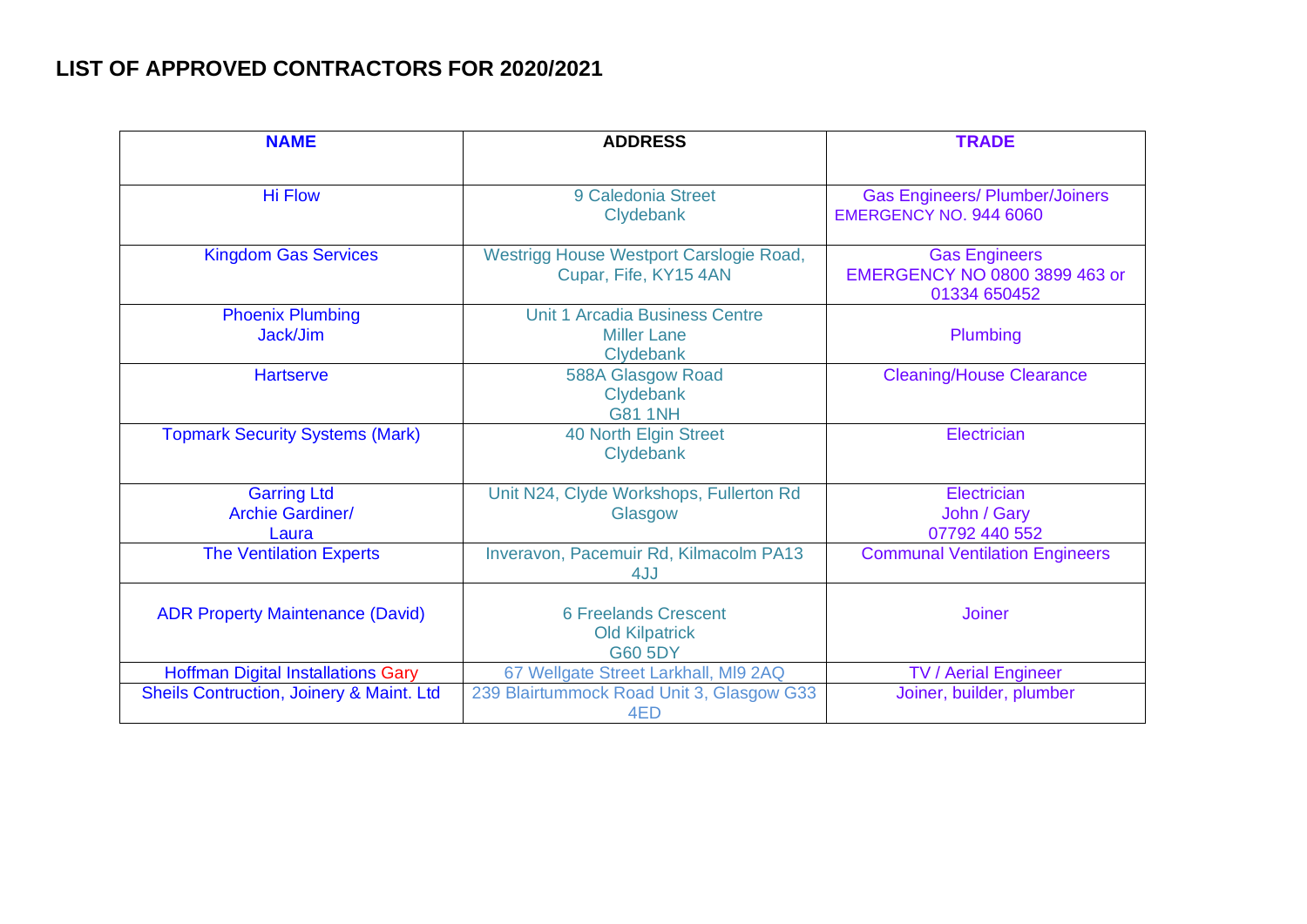| <b>NAME</b>                                         | <b>ADDRESS</b>                                | <b>TRADE</b>                    |
|-----------------------------------------------------|-----------------------------------------------|---------------------------------|
| <b>JC Decorating</b>                                | 21 Harfield Drive<br>Glasgow<br>G33 4QD       | <b>Painter</b>                  |
| <b>Brian Hood General Property Maintenance</b>      | <b>64 Drumry Road</b><br>Clydebank G81 2LN    | <b>Builders</b>                 |
| <b>Latto Maintenance Limited</b>                    | 404 Glasgow Road<br>Clydebank G81 1PW         | <b>Builders</b>                 |
| <b>Clyde Electrical Solutions</b>                   | <b>12 Lorraine Road</b><br><b>Caldercurix</b> | Electrician                     |
| <b>Macpherson Locksmith</b><br>Gordon               | 33 Etive Ave Hamilton                         | Locksmith                       |
| <b>Regency Glazing Contractors</b><br><b>Dougie</b> | 940 Crow Road (North)<br>Anniesland           | <b>Glazier / Window repairs</b> |
| Mitchell Drainage & Waste Services Ltd              | <b>196 Petershill Road</b><br>Glasgow G21 4AW | <b>Drainage</b>                 |
| <b>JCM</b>                                          | 26 Melfort Ave<br>Clydebank<br><b>G81 2HS</b> | <b>Joiner</b>                   |